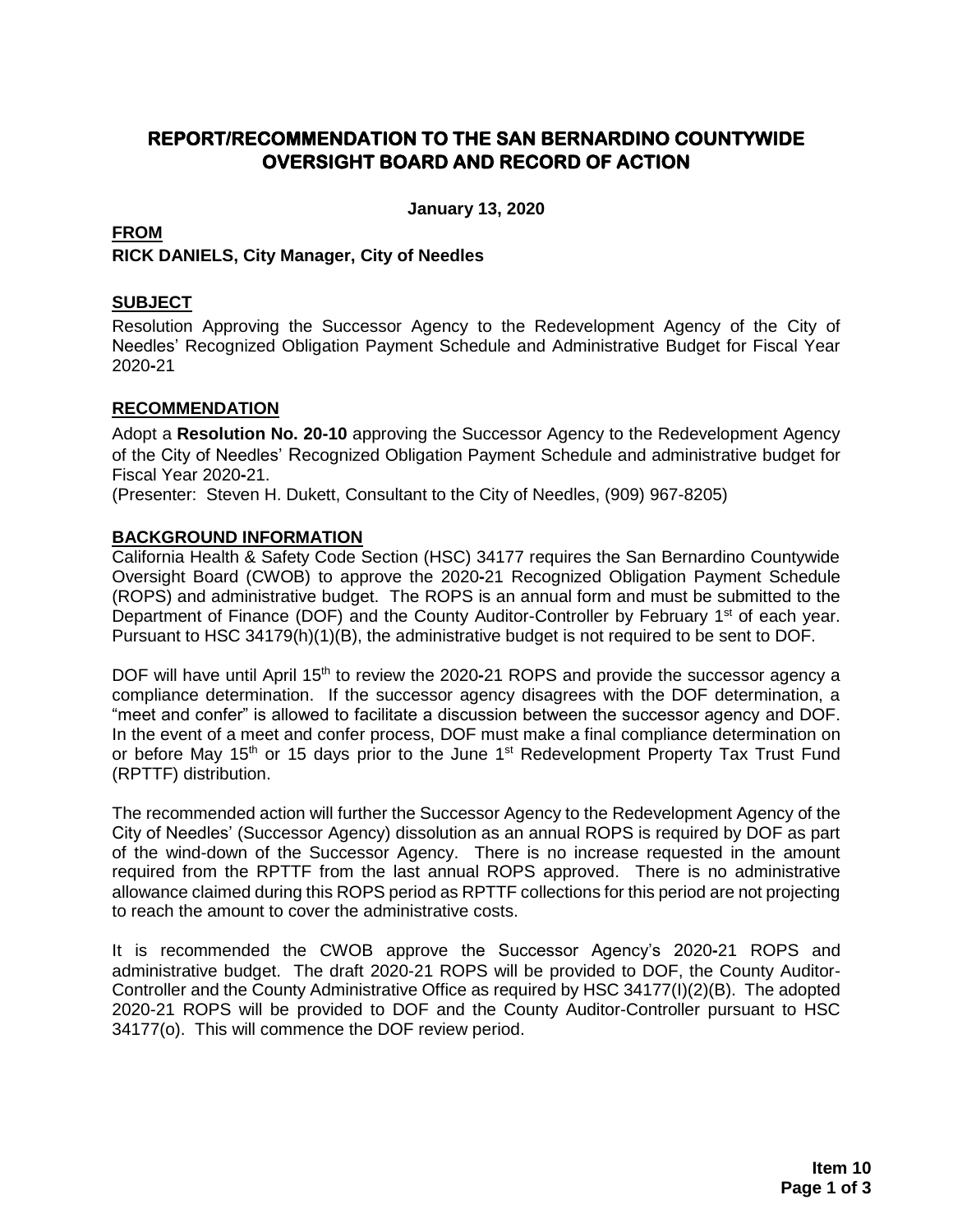**Resolution Approving the Successor Agency to the Redevelopment Agency of the City of Needles' Recognized Obligation Payment Schedule and Administrative Budget for Fiscal Year 2020-21 January 13, 2020**

## **ATTACHMENTS**

Attachment A – Resolution Attachment B – ROPS for Fiscal Year 2020-21 Attachment C – Zero-dollar administrative cost allowance budget for ROPS 2020-21

#### **REVIEW BY OTHERS**

This item has been reviewed by Community Development and Housing Agency on December 19, 2019 and San Bernardino Countywide Oversight Board Legal Counsel on December 26, 2019.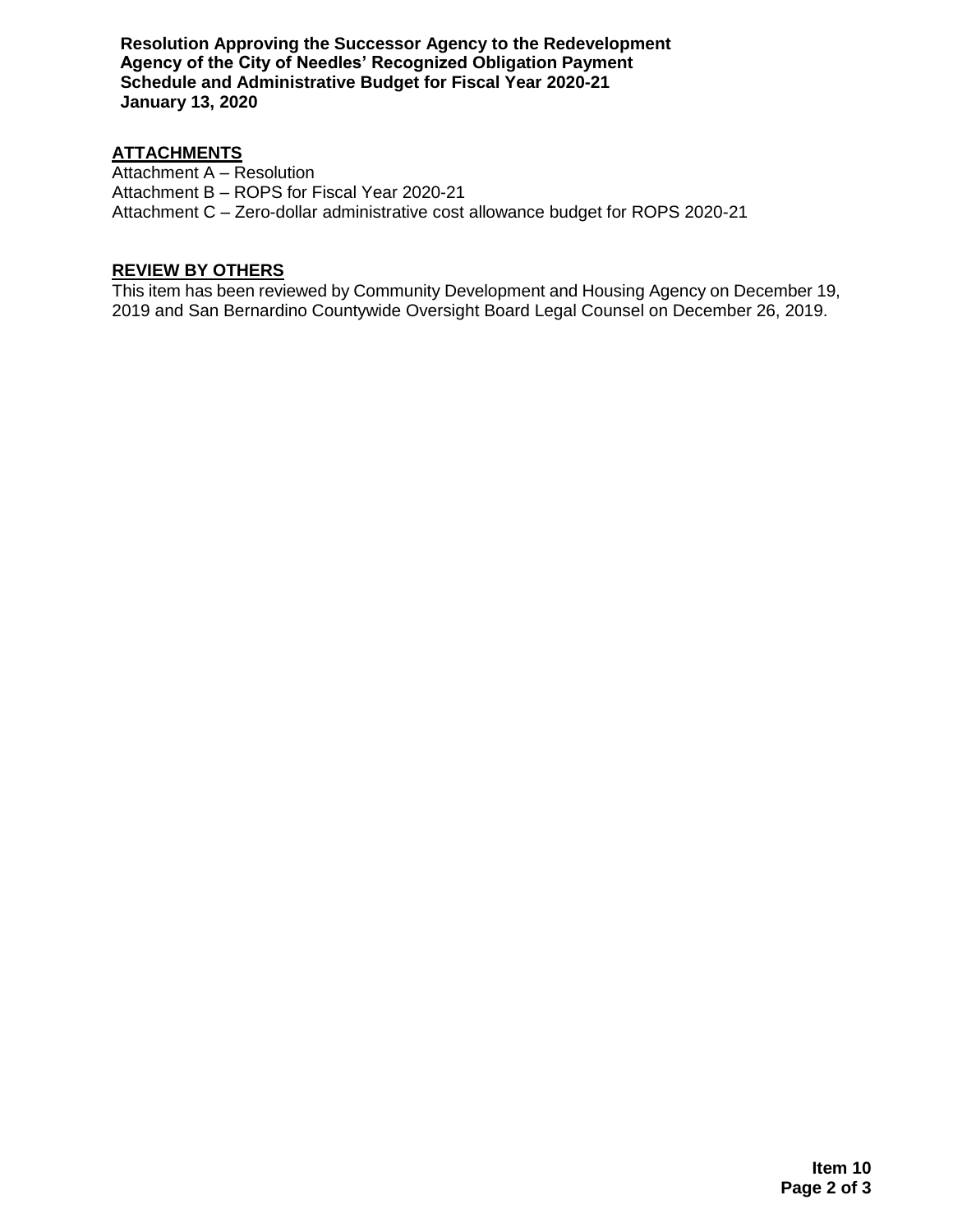**Resolution Approving the Successor Agency to the Redevelopment Agency of the City of Needles' Recognized Obligation Payment Schedule and Administrative Budget for Fiscal Year 2020-21 January 13, 2020**

Record of Action of the San Bernardino Countywide Oversight Board

#### **APPROVED**

Moved: Richard DeNava Seconded: Acquanetta Warren Ayes: Richard DeNava, Kenneth Miller, Cindy Saks, Lawrence Strong, Acquanetta Warren, David Wert Absent: Mario Vasquez

Lynna Monell, SECRETARY

BY ( ) yound Monell

DATED: January 13, 2020



cc: File- San Bernardino Countywide Oversight Board

la 01/16/2020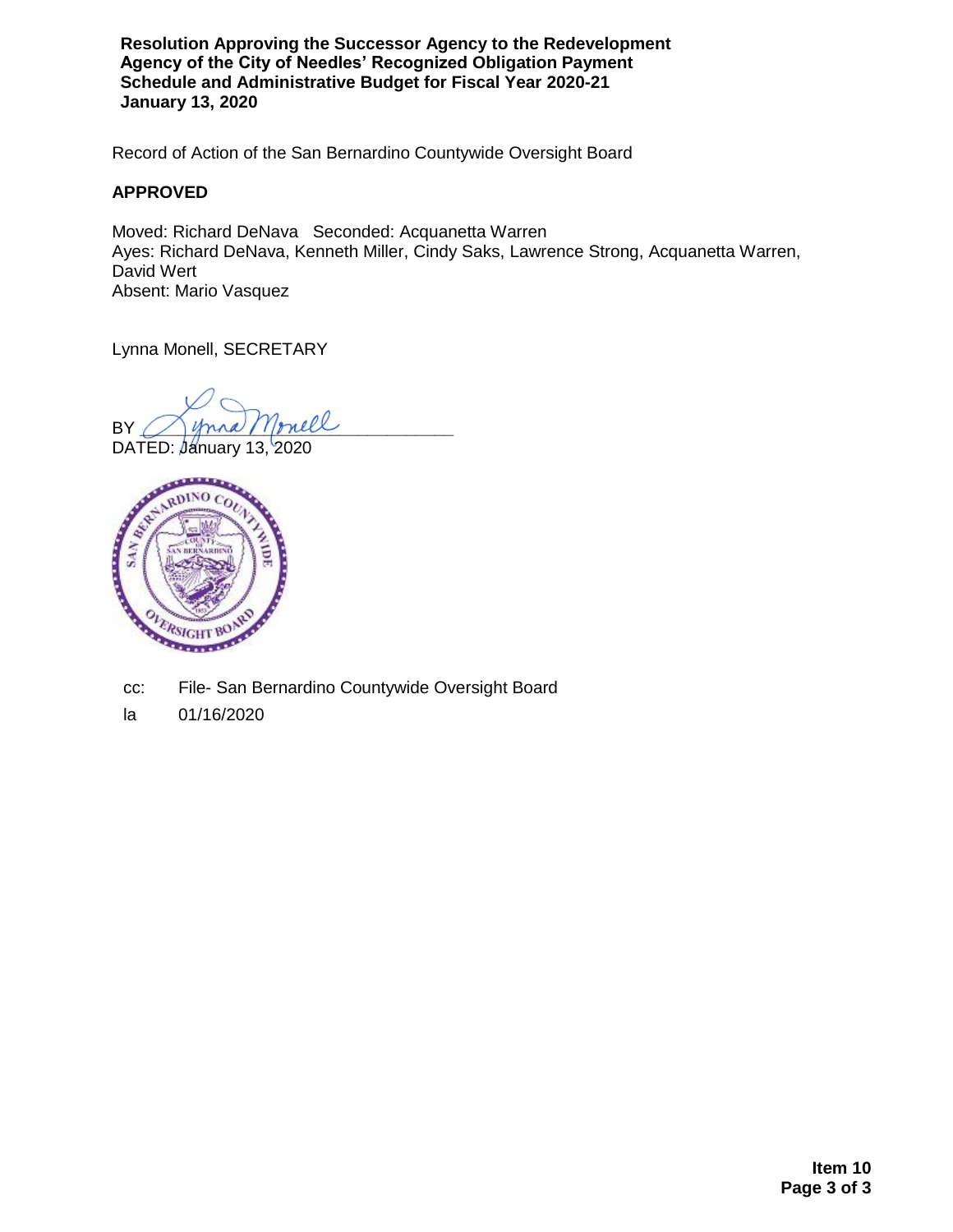#### RESOLUTION NO. 2020-10

#### RESOLUTION OF THE SAN BERNARDINO COUNTYWIDE OVERSIGHT BOARD ADOPTING THE SUCCESSOR AGENCY TO THE REDEVELOPMENT AGENCY OF CITY OF NEEDLES'S RECOGNIZED OBLIGATION PAYMENT SCHEDULE AND ADMINISTRATIVE BUDGET FOR FISCAL YEAR 2020-21

On 13<sup>th</sup>, January, 2020 on motion of San Bernardino Countywide Oversight Board Member DeNava, duly seconded by San Bernardino Countywide Oversight Board Member Warren and carried, the following resolution is adopted by the San Bernardino Countywide Oversight Board, State of California.

WHEREAS, California Health and Safety Code Section (HSC) 34179(e) requires all action items of the San Bernardino Countywide Oversight Board be accomplished by resolution; and

WHEREAS, HSC 34177 requires the San Bernardino Countywide Oversight Board to approve the Recognized Obligation Payment Schedule (ROPS) and administrative budget; and

WHEREAS, pursuant to HSC 34177(o), the deadline for submitting the ROPS for Fiscal Year 2019-20 to the Department of Finance is February 1, 2020.

NOW, THEREFORE, the San Bernardino Countywide Oversight Board hereby resolves, determines and orders as follows:

Section 1. The foregoing recitals are true and correct.

Section 2. The Successor Agency to the Redevelopment Agency of the City of Needle's ROPS and administrative budget for Fiscal Year 2020-21 in the form presented, together with such changes thereto as may be approved by the San Bernardino Countywide Oversight Board, are hereby approved.

Section 3. This resolution shall take effect from and after the date of its passage and adoption.

PASSED AND ADOPTED by the San Bernardino Countywide Oversight Board, State of California, by the following vote:

- OVERSIGHT BOARD MEMBER: Richard DeNava, Kenneth Miller, AYES: Cindy Saks, Lawrence Strong, Acquanetta Warren, David Wert
- NOES: **OVERSIGHT BOARD MEMBER: None**
- ABSENT: OVERSIGHT BOARD MEMBER: Mario Vasquez

\* \* \* \* \*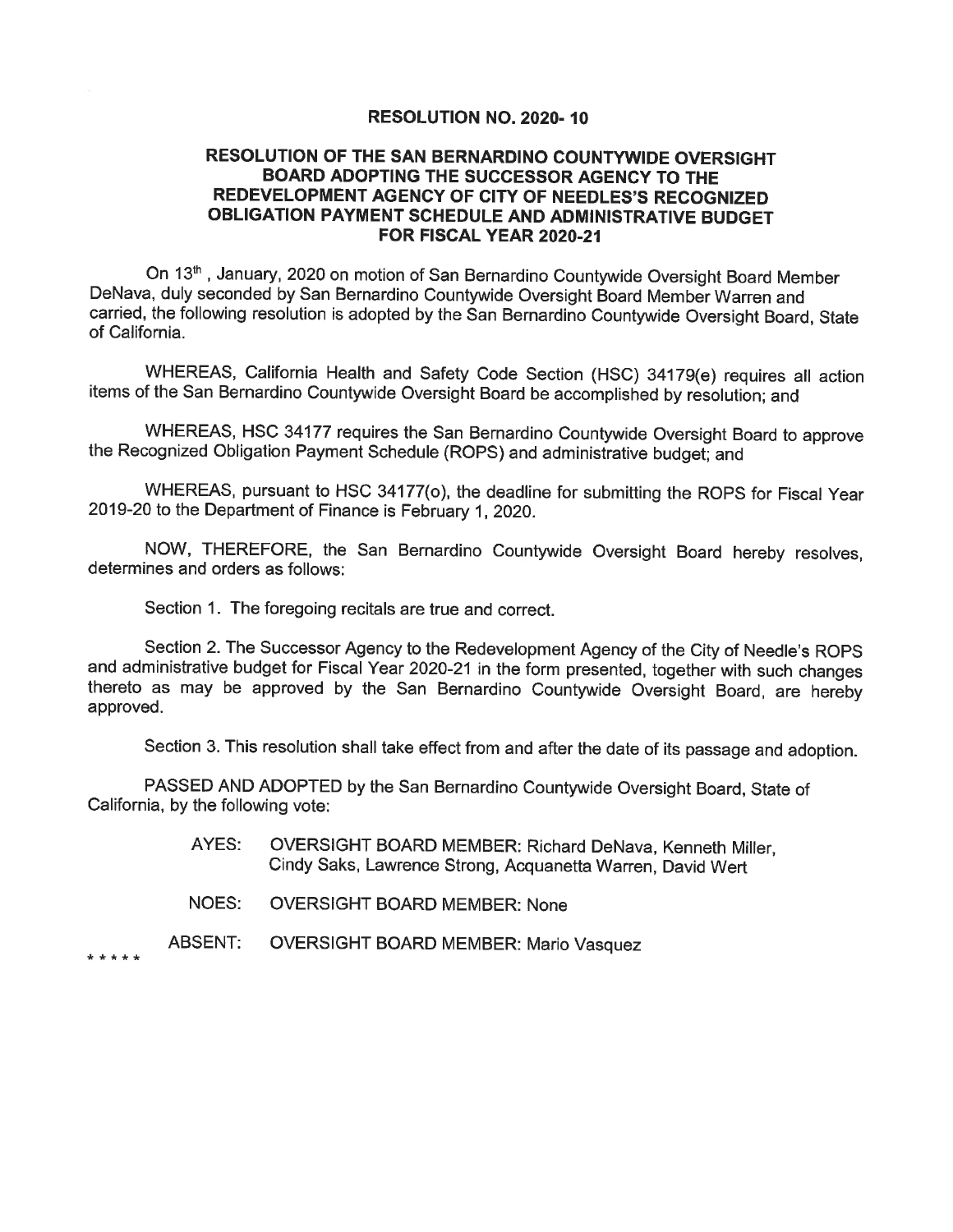**STATE OF CALIFORNIA** 

SS.

 $\mathcal{E}$ 

 $\mathcal{E}$ 

COUNTY OF SAN BERNARDINO  $\lambda$ 

I, LYNNA MONELL, Secretary to the San Bernardino Countywide Oversight Board, State of California, hereby certify the foregoing to be a full, true and correct copy of the record of the action taken by the Countywide Oversight Board, by vote of the members present, as the same appears in the Official Minutes of said Board at its meeting of January 13, 2020. #10LA

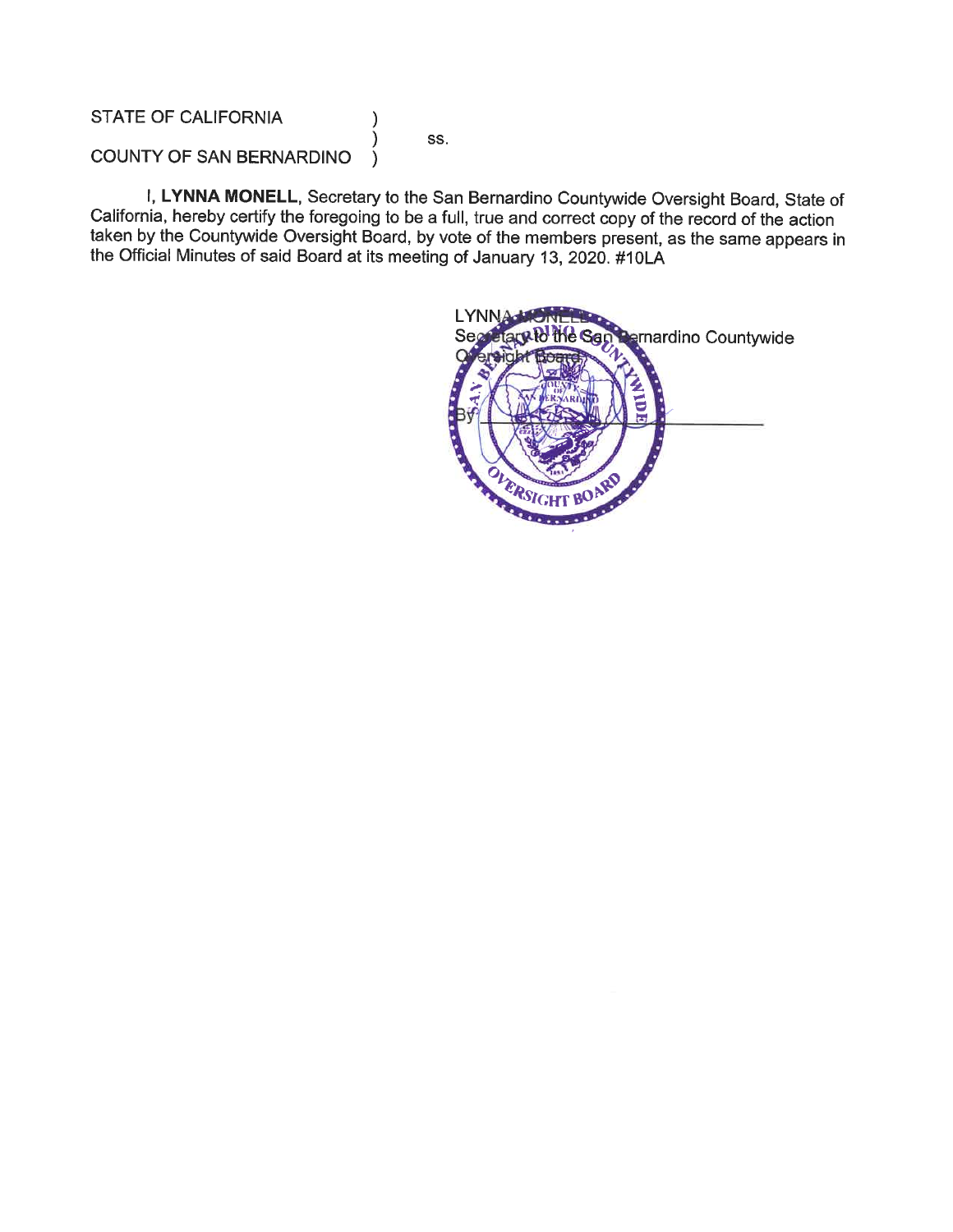## Recognized Obligation Payment Schedule (ROPS 20-21) - Summary Filed for the July 1, 2020 through June 30, 2021 Period

| <b>Successor Agency:</b> | <b>Needles</b> |
|--------------------------|----------------|
| County:                  | San Bernardino |

|    | Current Period Requested Funding for Enforceable Obligations (ROPS Detail) | 20-21A Total<br>(July - December) | 20-21B Total<br>(January - June) | ROPS 20-21 Total |
|----|----------------------------------------------------------------------------|-----------------------------------|----------------------------------|------------------|
| A  | Enforceable Obligations Funded as Follows (B+C+D):                         | $-S$                              | $\sim$                           |                  |
| в  | <b>Bond Proceeds</b>                                                       | $\overline{\phantom{a}}$          |                                  |                  |
| C. | Reserve Balance                                                            | $\overline{\phantom{0}}$          |                                  |                  |
| D  | Other Funds                                                                | $\overline{\phantom{a}}$          |                                  |                  |
| E. | Redevelopment Property Tax Trust Fund (RPTTF) (F+G):                       | 145,750 \$                        | 15,953                           | 161,703          |
|    | <b>RPTTF</b>                                                               | 145,750                           | 15,953                           | 161,703          |
| G  | <b>Administrative RPTTF</b>                                                | $\overline{\phantom{0}}$          |                                  |                  |
| н  | <b>Current Period Enforceable Obligations (A+E):</b>                       | 145,750 \$                        | 15,953                           | 161,703<br>- 5   |

Certification of Oversight Board Chairman:

Pursuant to Section 34177 (o) of the Health and Safety code, I hereby certify that the above is a true and accurate Recognized Obligation Payment Schedule for the above named successor agency.

avit Wert Chairman Name Title  $/s/$  $U^{\prime}$ Signature Date

 $\mathcal{I}$  .

all.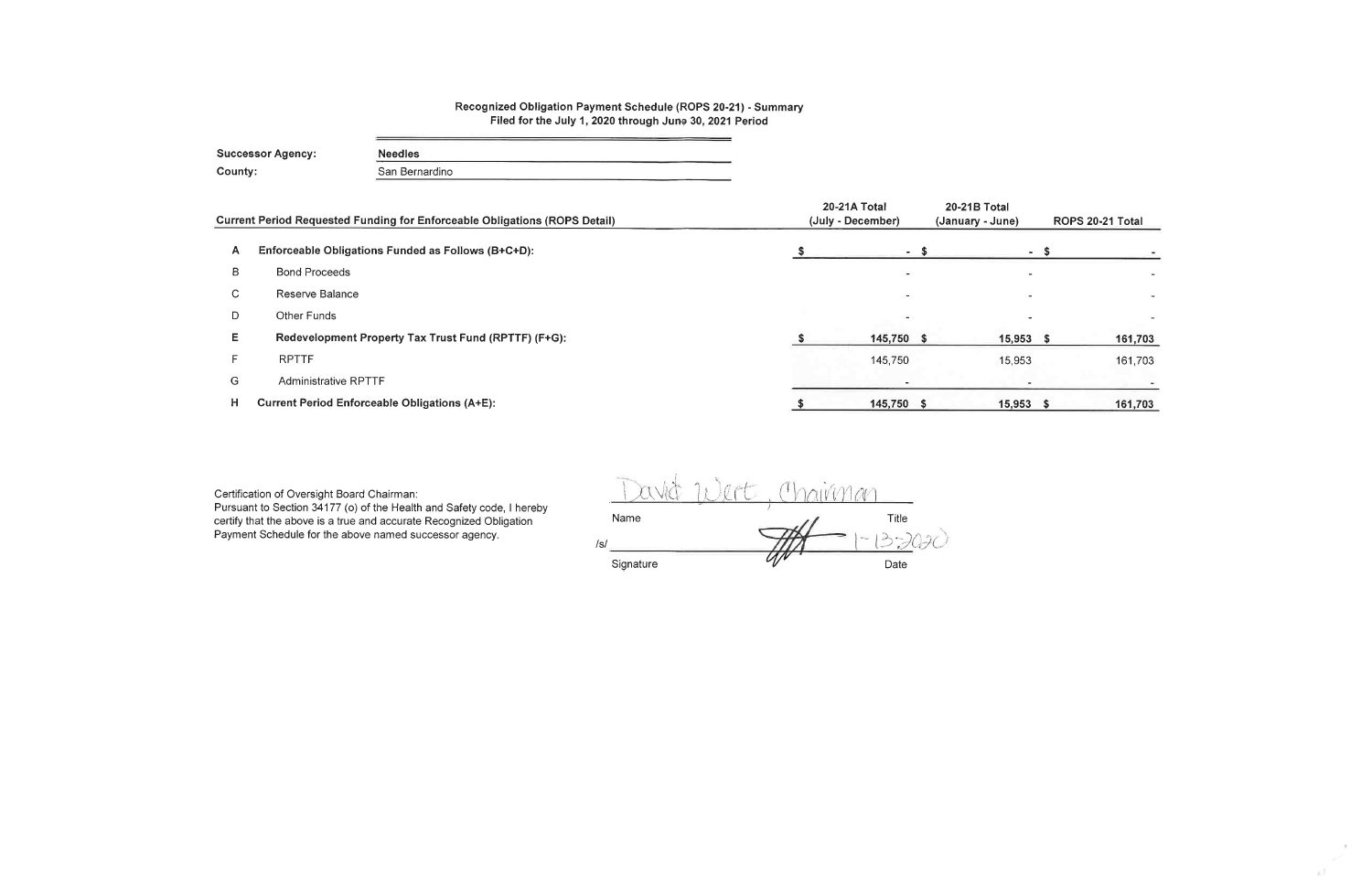#### Needles Recognized Obligation Payment Schedule (ROPS 20-21) - ROPS Detail

|                       | July 1, 2020 through June 30, 2021                                       |                                                 |                       |                                                             |                               |                                                                                        |                                        |                                                |                     |                                                        |              |           |                          |              |             |                                        |         |                                               |                         |        |                                  |                         |
|-----------------------|--------------------------------------------------------------------------|-------------------------------------------------|-----------------------|-------------------------------------------------------------|-------------------------------|----------------------------------------------------------------------------------------|----------------------------------------|------------------------------------------------|---------------------|--------------------------------------------------------|--------------|-----------|--------------------------|--------------|-------------|----------------------------------------|---------|-----------------------------------------------|-------------------------|--------|----------------------------------|-------------------------|
|                       |                                                                          |                                                 |                       |                                                             |                               |                                                                                        |                                        |                                                |                     | (Report Amounts in Whole Dollars)                      |              |           |                          |              |             |                                        |         |                                               |                         |        |                                  |                         |
| A                     | $\mathbf{B}$                                                             | $\mathbf{c}$                                    | D                     |                                                             | E                             | G                                                                                      | H                                      | $\blacksquare$                                 | J                   | К                                                      | $\mathbf{L}$ | M         |                          | $\Omega$     | P.          | $\mathbf{Q}$                           | R       |                                               |                         |        | $\mathbf{v}$                     | w                       |
|                       |                                                                          |                                                 |                       |                                                             |                               |                                                                                        |                                        |                                                |                     |                                                        |              |           | 20-21A (July - December) |              |             |                                        |         |                                               | 20-21B (January - June) |        |                                  |                         |
|                       |                                                                          |                                                 |                       |                                                             |                               |                                                                                        |                                        |                                                |                     |                                                        |              |           | <b>Fund Sources</b>      |              |             |                                        |         |                                               | <b>Fund Sources</b>     |        |                                  |                         |
| Item $#$              | Project Name/Debt Obligation                                             | Obligation Type                                 | <b>Execution Date</b> | Contract/Agreement   Contract/Agreement<br>Termination Date | Payee                         | Description/Project Scope                                                              | Project Area                           | <b>Total Outstanding</b><br>Debt or Obligation |                     | Retired ROPS 20-21 Total Bond Proceeds Reserve Balance |              |           | Other Funds              | <b>RPTTF</b> | Admin RPTTF | 20-21A<br>Total                        |         | Bond Proceeds   Reserve Balance   Other Funds |                         | RPTTF  | Admin RPTTF                      | 20-21B<br>Total         |
|                       |                                                                          |                                                 |                       |                                                             |                               |                                                                                        |                                        | 725,229                                        |                     | 161,703 \$<br>$\sqrt{S}$                               |              | $0$ $ s $ | $0$   \$                 | $145,750$ \$ | $0 \mid 5$  | 145,750 \$                             | $0$   s | $0$ S                                         | $0$ S                   | 15,953 | $0$ $\sqrt{s}$                   | 15,953                  |
|                       | 1992 Series A Tax Bonds<br>6 Successor Agency Administration Admin Costs | Bonds Issued On or Before 8/16/1992             | 2/1/2012              | 8/15/2022<br>11/26/2035                                     | U. S. Bank<br>City of Needles | Interest Only Portion of 1992 TABs<br>Successor Agency Administration                  | Needles Town Ctr.<br>Needles Town Ctr. | 48.750<br>242,079                              | $N$ $\sqrt{S}$      | 26.625                                                 |              |           |                          | 15,750       |             | 15,750<br>$\mathbf{S}$                 |         |                                               |                         | 10,875 |                                  | 10.875                  |
|                       | 8 1992 Series A Tax Bonds                                                | Bonds Issued On or Before 8/16/1992<br>12/31/10 |                       | 8/15/2022                                                   | U. S. Bank                    | Principal Reduction Portion of the 1992 Needles Town Ctr.                              |                                        | 420,000                                        | $N$ $\sqrt{5}$<br>N | 130,000<br>$\sqrt{S}$                                  |              |           |                          | 130,000      |             | ∣ s<br>130,000<br>$\mathbf{s}$         |         |                                               |                         |        |                                  |                         |
|                       | Securities Servicing                                                     | Fees                                            | 8/16/1992             | 8/15/2022                                                   | U.S. Bank                     | TABs Debt Service<br>Securities Servicing for 1992 TABs                                | Needles Town Ctr.                      | 14,400                                         | $N$ \$              | 5,078                                                  |              |           |                          |              |             |                                        |         |                                               |                         | 5,078  |                                  | 5,078<br>$\mathbf{s}$   |
|                       | 10 Third - Party Related Litigation                                      | Litigation                                      | 2/1/2012              | 11/26/2035                                                  | SBE Law & BBK Law             | (Paid During "B" ROPS Cycle)<br>Third-Party Litigation: On-Going and Needles Town Cfr. |                                        |                                                | N   \$              |                                                        |              |           |                          |              |             | $\mathbf{s}$                           |         |                                               |                         |        |                                  |                         |
|                       |                                                                          |                                                 |                       |                                                             |                               | Anticipated (This EO is Reserved - See<br>Notes)                                       |                                        |                                                |                     |                                                        |              |           |                          |              |             |                                        |         |                                               |                         |        |                                  |                         |
| 11<br>12              |                                                                          |                                                 |                       |                                                             |                               |                                                                                        |                                        |                                                | $N$ $\sqrt{s}$      |                                                        |              |           |                          |              |             | $\ddot{\bm{r}}$                        |         |                                               |                         |        |                                  | $\sqrt{S}$              |
| 13                    |                                                                          |                                                 |                       |                                                             |                               |                                                                                        |                                        |                                                | $N$ $S$<br>$N$   \$ |                                                        |              |           |                          |              |             | $\mathbf{s}$                           |         |                                               |                         |        |                                  | $\mathsf{S}$            |
| 14                    |                                                                          |                                                 |                       |                                                             |                               |                                                                                        |                                        |                                                | $N$ \$              |                                                        |              |           |                          |              |             | $\overline{\phantom{a}}$<br> s         |         |                                               |                         |        |                                  | $\sim$                  |
| 15                    |                                                                          |                                                 |                       |                                                             |                               |                                                                                        |                                        |                                                | $N$ $S$             |                                                        |              |           |                          |              |             | $  \mathsf{s}  $                       |         |                                               |                         |        |                                  | $\sim$                  |
| 16                    |                                                                          |                                                 |                       |                                                             |                               |                                                                                        |                                        |                                                | $N$   \$            |                                                        |              |           |                          |              |             | 5 <sup>5</sup>                         |         |                                               |                         |        |                                  |                         |
| 17                    |                                                                          |                                                 |                       |                                                             |                               |                                                                                        |                                        |                                                | $N$ $\sqrt{s}$      |                                                        |              |           |                          |              |             | $\sqrt{2}$                             |         |                                               |                         |        |                                  |                         |
|                       |                                                                          |                                                 |                       |                                                             |                               |                                                                                        |                                        |                                                | $N$ $S$             |                                                        |              |           |                          |              |             | Is.                                    |         |                                               |                         |        |                                  |                         |
| 19<br>20              |                                                                          |                                                 |                       |                                                             |                               |                                                                                        |                                        |                                                | $N$ $\sqrt{5}$      |                                                        |              |           |                          |              |             | $\vert$ s                              |         |                                               |                         |        |                                  |                         |
| 21                    |                                                                          |                                                 |                       |                                                             |                               |                                                                                        |                                        |                                                | $N$ $s$             |                                                        |              |           |                          |              |             | $\sqrt{3}$                             |         |                                               |                         |        |                                  |                         |
| 22                    |                                                                          |                                                 |                       |                                                             |                               |                                                                                        |                                        |                                                | $N$ \$              |                                                        |              |           |                          |              |             | $\vert$ s                              |         |                                               |                         |        |                                  |                         |
|                       |                                                                          |                                                 |                       |                                                             |                               |                                                                                        |                                        |                                                | $N$ \$<br>$N$ $S$   |                                                        |              |           |                          |              |             | IS.                                    |         |                                               |                         |        |                                  | $\epsilon$              |
|                       |                                                                          |                                                 |                       |                                                             |                               |                                                                                        |                                        |                                                | $N$ $S$             |                                                        |              |           |                          |              |             | S<br>$\sqrt{3}$                        |         |                                               |                         |        |                                  | $\sim$                  |
|                       |                                                                          |                                                 |                       |                                                             |                               |                                                                                        |                                        |                                                | $N$ \$              |                                                        |              |           |                          |              |             | $\vert$ s                              |         |                                               |                         |        |                                  |                         |
|                       |                                                                          |                                                 |                       |                                                             |                               |                                                                                        |                                        |                                                | $N$ $S$             |                                                        |              |           |                          |              |             | - \$                                   |         |                                               |                         |        |                                  | $\sqrt{5}$              |
|                       |                                                                          |                                                 |                       |                                                             |                               |                                                                                        |                                        |                                                | $N$ $S$             |                                                        |              |           |                          |              |             | $\mathbf{S}$                           |         |                                               |                         |        |                                  | $\overline{\mathbf{s}}$ |
|                       |                                                                          |                                                 |                       |                                                             |                               |                                                                                        |                                        |                                                | $N$ $S$             |                                                        |              |           |                          |              |             | $\frac{1}{2}$                          |         |                                               |                         |        |                                  | $\sim$                  |
|                       |                                                                          |                                                 |                       |                                                             |                               |                                                                                        |                                        |                                                | $N$ $S$             |                                                        |              |           |                          |              |             | $\sqrt{S}$                             |         |                                               |                         |        |                                  | $\sim$                  |
|                       |                                                                          |                                                 |                       |                                                             |                               |                                                                                        |                                        |                                                | $N$ $S$             |                                                        |              |           |                          |              |             | Is.                                    |         |                                               |                         |        | $\sim$                           |                         |
|                       |                                                                          |                                                 |                       |                                                             |                               |                                                                                        |                                        |                                                | $N$ $S$             |                                                        |              |           |                          |              |             | $\mathsf{S}$                           |         |                                               |                         |        |                                  | is.                     |
| 33                    |                                                                          |                                                 |                       |                                                             |                               |                                                                                        |                                        |                                                | $N$ \$<br>$N$ \$    |                                                        |              |           |                          |              |             | $\vert$ \$<br>$\sqrt{s}$               |         |                                               |                         |        | Is.                              |                         |
|                       |                                                                          |                                                 |                       |                                                             |                               |                                                                                        |                                        |                                                | $N$ $S$             |                                                        |              |           |                          |              |             | l s                                    |         |                                               |                         |        |                                  | $\sim$<br>$\mathsf{S}$  |
|                       |                                                                          |                                                 |                       |                                                             |                               |                                                                                        |                                        |                                                | $N$ 5               |                                                        |              |           |                          |              |             | l s                                    |         |                                               |                         |        | $\sim$                           |                         |
|                       |                                                                          |                                                 |                       |                                                             |                               |                                                                                        |                                        |                                                | $N$ $\frac{1}{3}$   |                                                        |              |           |                          |              |             | $\frac{1}{2}$                          |         |                                               |                         |        | l s                              |                         |
| 37 <sup>1</sup><br>38 |                                                                          |                                                 |                       |                                                             |                               |                                                                                        |                                        |                                                | $N$ $\sqrt{s}$      |                                                        |              |           |                          |              |             | $\frac{1}{2}$                          |         |                                               |                         |        |                                  | $\mathbf{s}$            |
| 39                    |                                                                          |                                                 |                       |                                                             |                               |                                                                                        |                                        |                                                | $N$ $S$             |                                                        |              |           |                          |              |             | $\vert s$                              |         |                                               |                         |        |                                  | $\mathbf{s}$            |
| 40                    |                                                                          |                                                 |                       |                                                             |                               |                                                                                        |                                        |                                                | $N$ $\sqrt{5}$      |                                                        |              |           |                          |              |             | S                                      |         |                                               |                         |        | l s                              |                         |
| 41                    |                                                                          |                                                 |                       |                                                             |                               |                                                                                        |                                        |                                                | $N$   \$            |                                                        |              |           |                          |              |             | <b>S</b>                               |         |                                               |                         |        | $\ddot{\mathbf{x}}$              |                         |
| 42                    |                                                                          |                                                 |                       |                                                             |                               |                                                                                        |                                        |                                                | $N \mid S$          |                                                        |              |           |                          |              |             | s.                                     |         |                                               |                         |        | $\mathbf{s}$                     |                         |
| 43                    |                                                                          |                                                 |                       |                                                             |                               |                                                                                        |                                        |                                                | $N$ $s$             |                                                        |              |           |                          |              |             | $\sqrt{5}$<br>$\overline{\phantom{a}}$ |         |                                               |                         |        | $\vert s$                        |                         |
| 44                    |                                                                          |                                                 |                       |                                                             |                               |                                                                                        |                                        |                                                | $N$ $s$             |                                                        |              |           |                          |              |             | $\sqrt{2}$                             |         |                                               |                         |        | $\mathsf{ls}$<br>$\vert s \vert$ |                         |
| 45                    |                                                                          |                                                 |                       |                                                             |                               |                                                                                        |                                        |                                                | $N$ \$              |                                                        |              |           |                          |              |             | l s                                    |         |                                               |                         |        | $\vert$ s                        |                         |
| 46                    |                                                                          |                                                 |                       |                                                             |                               |                                                                                        |                                        |                                                | $N$ $S$             |                                                        |              |           |                          |              |             | ls.                                    |         |                                               |                         |        | $\sqrt{5}$                       |                         |
| 47                    |                                                                          |                                                 |                       |                                                             |                               |                                                                                        |                                        |                                                | $N$   \$            |                                                        |              |           |                          |              |             | $\mathsf{S}$                           |         |                                               |                         |        | $\vert s$                        |                         |
| 48                    |                                                                          |                                                 |                       |                                                             |                               |                                                                                        |                                        |                                                | $N$ $\vert$ s       |                                                        |              |           |                          |              |             | $\overline{\mathbf{s}}$                |         |                                               |                         |        | $\mathsf{S}$                     |                         |
| 49                    |                                                                          |                                                 |                       |                                                             |                               |                                                                                        |                                        |                                                | $N$ $s$             |                                                        |              |           |                          |              |             | l s                                    |         |                                               |                         |        | $\sqrt{S}$                       |                         |
|                       |                                                                          |                                                 |                       |                                                             |                               |                                                                                        |                                        |                                                | $N$ \$              |                                                        |              |           |                          |              |             | - 5                                    |         |                                               |                         |        | $\sqrt{5}$                       |                         |

 $\bullet$ 

**SALE**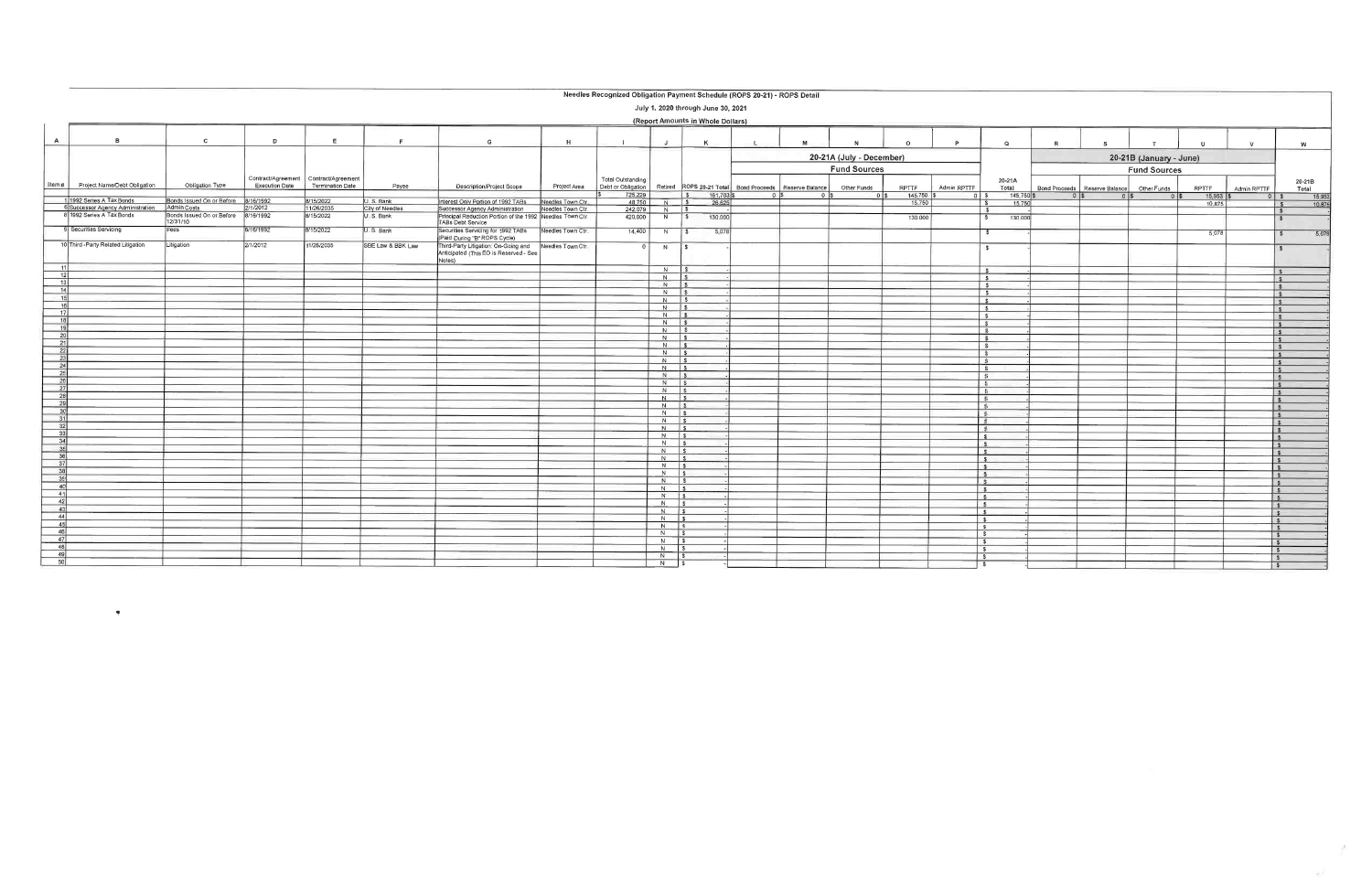# Needles Recognized Obligation Payment Schedule (ROPS 20-21) - Report of Cash Balances<br>July 1, 2017 through June 30, 2018 (Report Amounts in Whole Dollars)

source is available or when payment from property tax revenues is required by an enforceable obligation. For tips on how to complete the Report of Cash Sheet.

| A                       | в                                                                                                                                                                 | $\mathbf{C}$                          | D                                    | E.                                                                           | F                                  | G                         |
|-------------------------|-------------------------------------------------------------------------------------------------------------------------------------------------------------------|---------------------------------------|--------------------------------------|------------------------------------------------------------------------------|------------------------------------|---------------------------|
|                         |                                                                                                                                                                   |                                       |                                      | <b>Fund Sources</b>                                                          |                                    |                           |
|                         |                                                                                                                                                                   |                                       | <b>Bond Proceeds</b>                 | <b>Reserve Balance</b>                                                       | <b>Other Funds</b>                 | <b>RPTTF</b>              |
|                         | <b>ROPS 17-18 Cash Balances</b><br>$(07/01/17 - 06/30/18)$                                                                                                        | Bonds issued on or<br>before 12/31/10 | Bonds issued on or<br>after 01/01/11 | Prior ROPS RPTTF<br>and Reserve<br>Balances retained<br>for future period(s) | Rent,<br>Grants,<br>Interest, etc. | Non-Admin<br>and<br>Admin |
|                         | Beginning Available Cash Balance (Actual 07/01/17)<br>RPTTF amount should exclude "A" period distribution amount                                                  |                                       |                                      |                                                                              |                                    |                           |
| 2 <sup>1</sup>          | Revenue/Income (Actual 06/30/18)<br>RPTTF amount should tie to the ROPS 17-18 total distribution from the<br>County Auditor-Controller                            | 165,500                               |                                      | 191,173                                                                      |                                    | 245,638                   |
| $\overline{\mathbf{3}}$ | <b>Expenditures for ROPS 17-18 Enforceable</b><br>Obligations (Actual 06/30/18)                                                                                   |                                       |                                      | 163,826                                                                      |                                    | 245,268                   |
|                         | 4   Retention of Available Cash Balance (Actual 06/30/18)<br>RPTTF amount retained should only include the amounts distributed as<br>reserve for future period(s) |                                       |                                      |                                                                              |                                    |                           |
|                         | 5 ROPS 17-18 RPTTF Prior Period Adjustment<br>RPTTF amount should tie to the Agency's ROPS 17-18 PPA form<br>submitted to the CAC                                 | 165,500                               | No entry required                    | 27,347                                                                       |                                    | 370                       |
| 6                       | Ending Actual Available Cash Balance (06/30/18)<br>C to F = $(1 + 2 - 3 - 4)$ , G = $(1 + 2 - 3 - 4 - 5)$                                                         | \$<br>$\mathbf 0$                     | \$<br>$0$   \$                       | $0$   \$                                                                     | $0$   \$                           |                           |

|   | Balances Form, see Cash Balance Tips                                                                                                                                                                                 |
|---|----------------------------------------------------------------------------------------------------------------------------------------------------------------------------------------------------------------------|
|   | н                                                                                                                                                                                                                    |
|   |                                                                                                                                                                                                                      |
|   |                                                                                                                                                                                                                      |
|   |                                                                                                                                                                                                                      |
|   |                                                                                                                                                                                                                      |
|   | <b>Comments</b>                                                                                                                                                                                                      |
|   |                                                                                                                                                                                                                      |
|   | Cell C-1 is the DSRF held by the Trustee. Cell E-<br>1 is the retained DDR balance for use ROPS due<br>to the structural cash-flow insolvency of the<br>Successor Agency.                                            |
| 3 | Cell H-2 is the actual amount received from the<br>CAC for ROPS 16-17 combined.                                                                                                                                      |
| 3 | The sum of Cells E-3 and H-3 equals the amount<br>approved by DOF for ROPS 16-17A-B. Both<br>sources are used to fund the ROPS.                                                                                      |
|   | The DSRF shown in Cell C-4 is held by the<br>Trustee bank. Due to Successor Agency's<br>structural cash-flow insolvency, the amount<br>shown in Cell E-4 is needed to cover projected<br>long-term RPTTF shortfalls. |
|   |                                                                                                                                                                                                                      |
| ) |                                                                                                                                                                                                                      |

 $\epsilon$